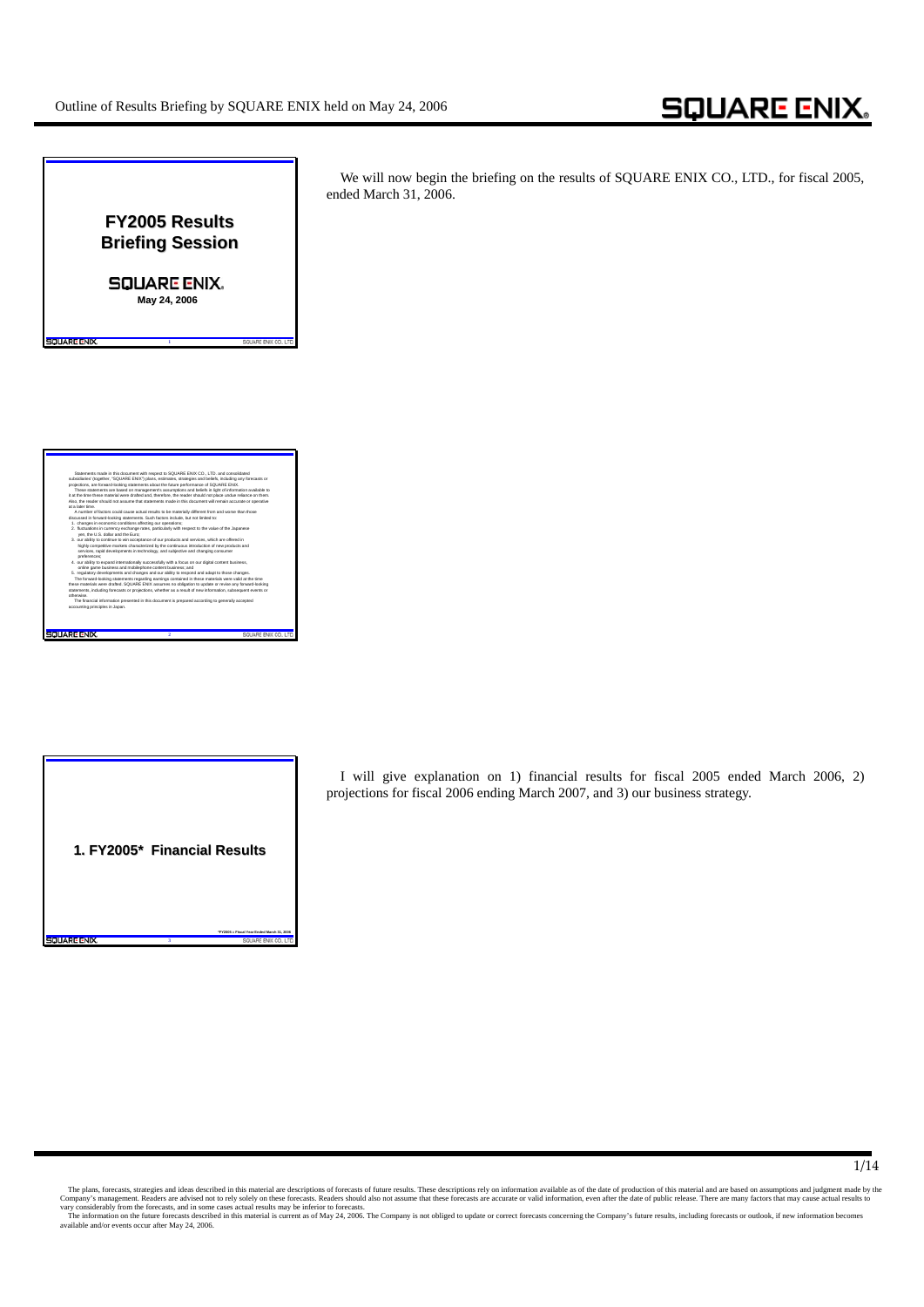

Please refer to the historical consolidated operating incomes.

This fiscal 2006 is the fourth year after SQUARE ENIX CO., LTD. ("the Company") was established in fiscal 2003 following the merger of former ENIX CORPORATION and SQUARE CO., LTD.

When compared with the sum of operating incomes of the former companies, we have been successively breaking a record of operating income with ¥19.3 billion for fiscal 2003 and ¥26.4 billion for fiscal 2004. However, we closed fiscal 2005 with ¥15.4 billion.

At the time of the merger, I stated that we would see the sign of the transformation in the industry in fiscal 2005, and it would become apparent in fiscal 2006. I also stated that it is important for us to have various strategic options during such transition period.

We are trying to figure out how to transform our company to adapt to the new business environment with the goal to achieve operating income of ¥50 billion.

In fiscal 2005, our basic strategy was to develop the new business initiatives to adapt to the new business environment, hoping they will bear fruits from fiscal 2005 through 2007, while continuously expanding existing businesses. However, we ended up with the operating income of ¥15.4 billion as the domestic market being in more adverse condition than we had anticipated, and the new businesses still being only potential.

First, I would like to outline the financial results for fiscal 2005.

Next, I will explain our business projection for fiscal 2006.

We will continue developing new business initiatives and increasing our strategic options to achieve the transformation of our businesses. However, revenues from these initiatives are not included in the fiscal year 2006 projection since it is uncertain when they will begin contributing to profit.

Finally, I would like to explain our business strategy from a different perspective. It may seem that I have been discussing different things every time, but our strategy have been consistent. It is the same thing from different perspectives.

These tables outline the consolidated financial results for fiscal 2005.

The balance sheet as of March 31, 2006 consolidates both balance sheets as of March 31, 2006 of SQUARE ENIX and TAITO CORPORATION (TAITO). The statement of income consolidates SQUARE ENIX's full-year statement of income, and TAITO's second-half-year.

The changes from the preceding year are shown in the column at the right end. To make the contribution of TAITO clear, TAITO's balance sheet as of March 31, 2006 and statement of income for fiscal 2005 are shown in the (※) column.

If the above figure differed greatly from the change from the preceding year, SQUARE ENIX would be the primary factor of the change, and if the above figure did not differ much from the change, TAITO would be the primary factor of the change. The note \*\*, the accounting process following the consolidation of TAITO, links to the tax provisions that I will explain later.

(Please turn to page 10 of the earning release for the consolidated statements of income.)

For this fiscal year, we evaluated assets strictly and made balance sheet tight to prepare for changes in the environment and our business model.

Current asset mainly comprises of content production account. It decreased by ¥8.1 billion from ¥15.5 billion for fiscal 2004 to ¥7.3 billion for fiscal 2005 due to the expense of SQUARE ENIX's development cost of game software. Development costs of titles are capitalized when their development processes begin officially, and then the capitalized costs are expensed at the time of the initial release. In addition to big titles such as "FINAL FANTASY XII" and "KINGDOM HEARTS II," new titles were released every month during fiscal 2005. This resulted in the decrease of content production account by ¥8.1 billion, and the same amount recognized in the statement of income. Normally, content production account is at ¥7-10 billion level.



available and/or events occur after May 24, 2006.

The plans, forecasts, strategies and ideas described in this material are descriptions of forecasts of future results. These descriptions rely on information a wailable as of the date of production material and are based o vary considerably from the forecasts, and in some cases actual results may be inferior to forecasts.<br>The information on the future forecasts described in this material is current as of May 24, 2006. The Company is not obli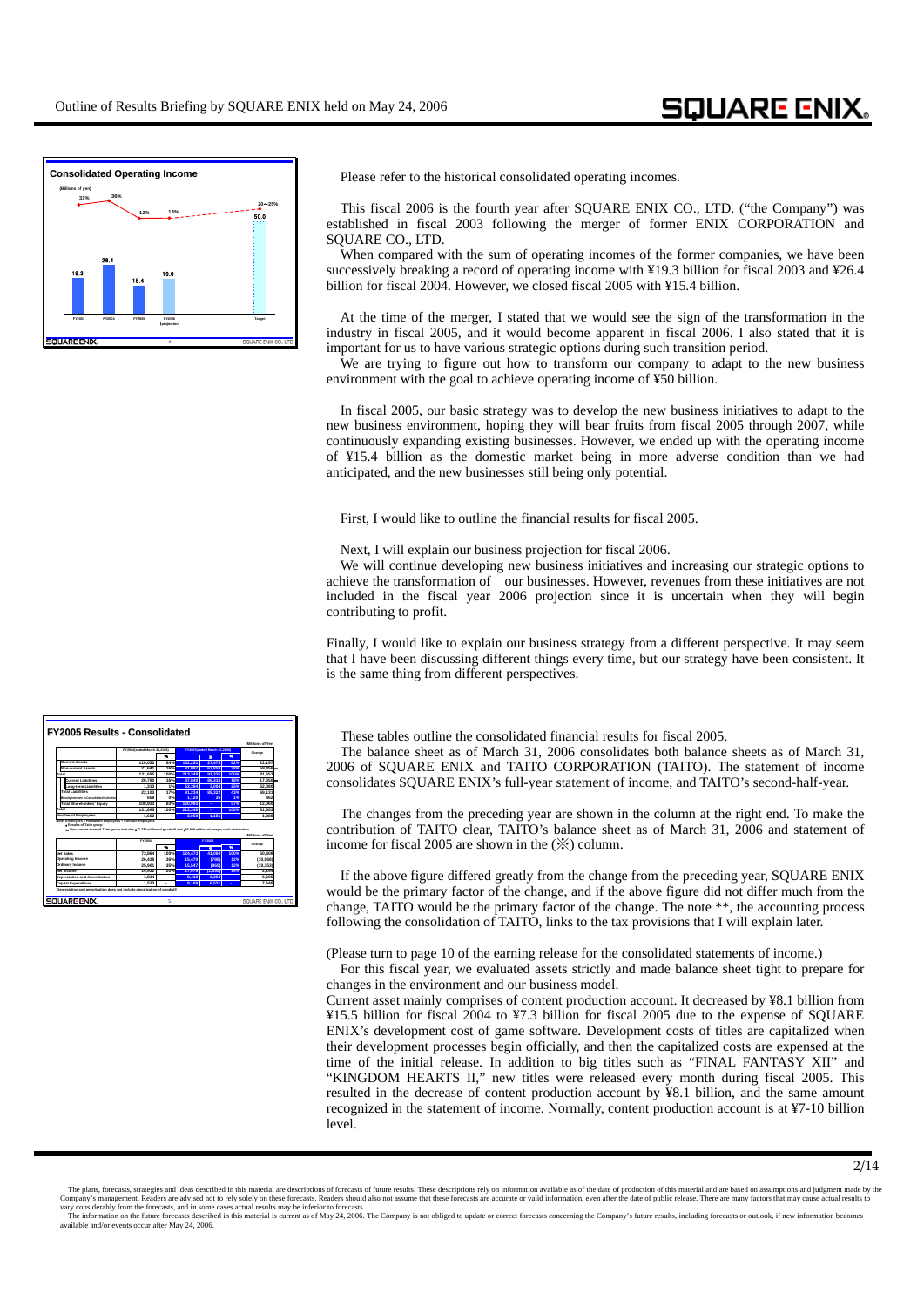Next is goodwill included in intangible non-current asset. It increased by ¥18.5 billion from ¥4.9 billion for fiscal 2004 to ¥23.4 billion for fiscal 2005. ¥4.9 billion for fiscal 2004, most of which represents the goodwill of UIEVOLUTION. As a result of charging impairment loss on goodwill including that of other affiliate companies, goodwill of UIEVOLUTION decreased to ¥0. Goodwill of TAITO is newly added for fiscal 2005.

Please turn to page 24 of the earning release. "\*6 Impairment Loss" shows a breakdown of impairment losses included in the statement of income for fiscal 2005. Goodwill of UIEVOLUTION was to be amortized over five years, and the business itself has been quite successful for the last three years since the acquisition. However, as it is unrealistic to recoup the outstanding goodwill over coming two years, the goodwill is removed from the consolidated adjustment account, and an impairment loss is recognized.

Meanwhile, goodwill of TAITO is amortized over 20 years as we will operate it as a separate entity.

Allowance for doubtful account of ¥4.7 billion is recorded for fiscal 2005. The account, which is included in TAITO's balance sheet as of September 31, 2005, appears on the consolidated balance sheet, and does not affect the statement of income.

The main points on the asset side are; content production account decreased in comparison with that of preceding year to return to the normal level, and that impairment loss was incurred following the reevaluation of goodwill. Both of these factors have effects upon the statement of income. In addition, allowance for doubtful account increased due to conservative evaluation of asset.

On the liability side, as in page 11 of the earning release, major change in intangible liability is made by recording warrant bond of ¥50 billion.

In the equity part, retained earnings have been steadily accumulated by current profit.

Please turn the page back to page 5 of the slide. Minority interest of ¥1.1 billion as of March 31, 2006 is not related to TAITO. As becoming a wholly-owned subsidiary of the Company as of March 31, 2006, it has no contribution to minority interest.

This concludes the explanation on Balance Sheet.

The numbers of employees of SQUARE ENIX and TAITO have not been changed much from those of preceding year.

Next, please look at the statement of income, the lower column of the slide in conjunction with page 12 of earning release.

Please look at net sales, cost of sales and gross profit. For fiscal 2004, net sales, gross profit and gross profit margin were ¥73.8 billion, ¥48.1 billion and 65.2% respectively. For fiscal 2005, they were ¥122.4 billion, ¥56.3 billion and 45.3%. The gross profit margin dropped by 20 points from fiscal 2004. The breakdown of the accounts are; ¥83.5 billion, ¥44.4 billion and 53% for SQUARE ENIX, and ¥41 billion, ¥12 billion and 29% for TAITO.

Gross profit margin of SQUARE ENIX decreased from 65.2% to 53%. This is due to the decline in the unit price of game software packages and the failure of small- and middle-sized game titles. Decrease in the sales from packaged software, being with high marginal profit rate, hit directly the operating profit. In addition, charge of content production account of ¥8 billion to cost of sales resulted in the drop in the income margin.

In fiscal 2006 and early 2007, game titles will shift to those for hand-held consoles, either new or ported. Thus, the income margin will not make remarkable improvement. Consequently, we need to make it up with the other businesses.

We consider that TAITO has a room for improvement.

We made strict assessment for the statement of income as well as for the balance sheet, as stated above. Reevaluation of Games (Offline) segment affected cost of sales, selling, general and administration expenses and non-operating expenses of a little less than ¥3 billion in total.

In particular, the Company performed a write-off decreasing expected sales and profit of new titles to be released in and after fiscal 2006, and then charged the amount of write-off to the cost.

The plans, forecasts, strategies and ideas described in this material are descriptions of forecasts of future results. These descriptions rely on information a wailable as of the date of production material and are based o vary considerably from the forecasts, and in some cases actual results may be inferior to forecasts.<br>The information on the future forecasts described in this material is current as of May 24, 2006. The Company is not obli available and/or events occur after May 24, 2006.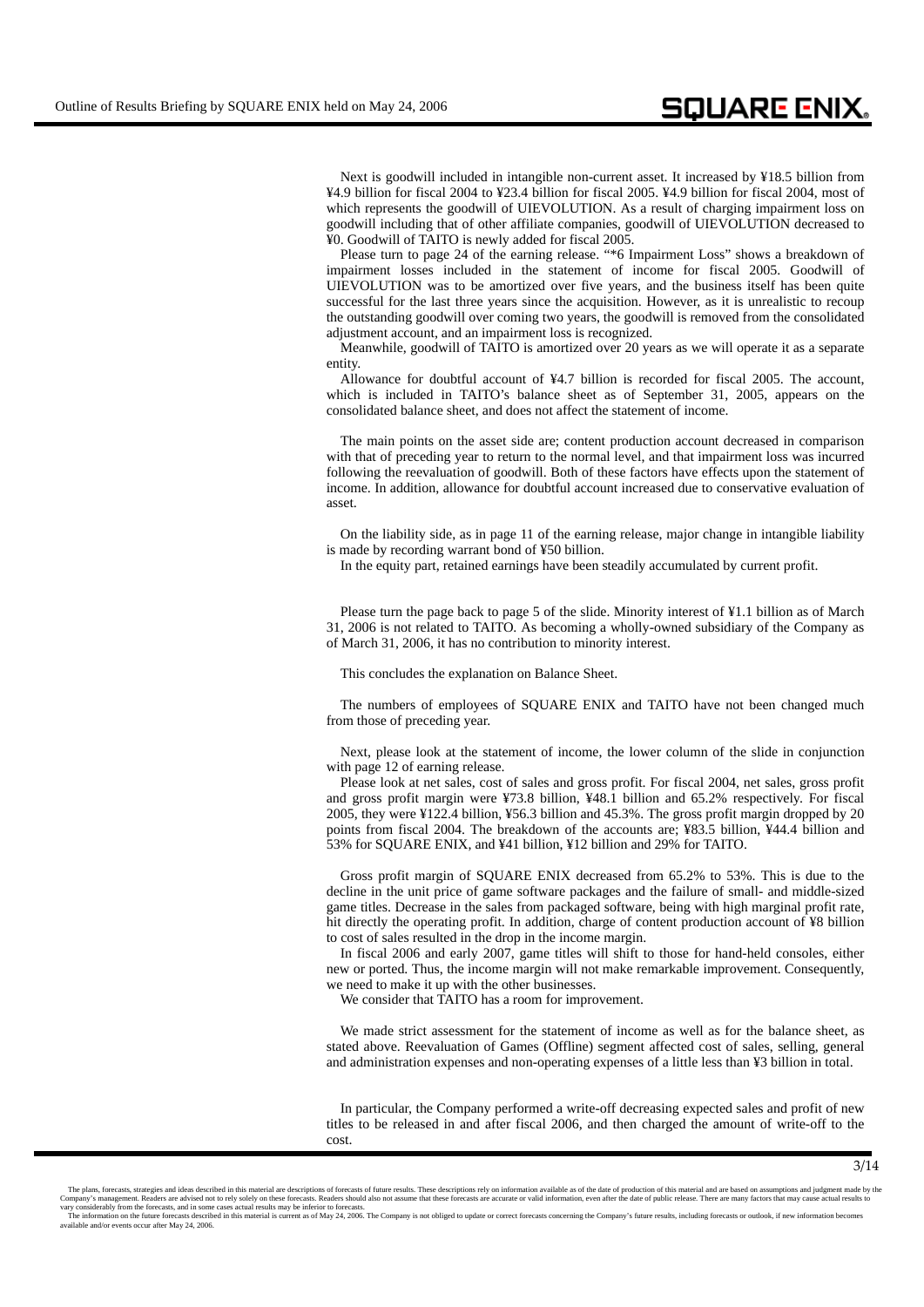The cost incurred to during a testing period, during which we decide whether to develop the game software, is recognized as selling, general and administration expenses. We decided to abandon development of some game titles during the testing period as a result of more strict evaluation based on market condition. A loss on write-off of such game software is posted as selling, general and administration expenses of a billion and several millions of yen.

For those titles that we decided to abandon in the process of development, we posted these as a loss of write-off of content development account as non-operating expenses.

Putting the above three factors all together, additional cost of 2.5 to 3 billion yen incurred. This is a result of paying due attention to the current market condition as well as trying to have a healthy balance sheet.

Advertising expenses increased from ¥5.3 billion for fiscal 2004 to ¥7.4 billion. Mainly due to SQUARE ENIX's factor, number of released titles increased considerably for fiscal 2005. We, however, will make efforts to deploy more cost effective advertisement this fiscal year.

Gain on sales of investing securities of ¥1.3 billion is posted as extraordinary gain on page 13 of the earning release, which is due to gain on sale of shares in MAG GARDEN in the first-half year. A loss on disposal of inventories of ¥1.6 billion is posted as extraordinary loss as well as an impairment loss as stated above.

I will give explanation on deferred income taxes of minus ¥9 billion in a while.

Regarding depreciation and capital expenditure, as renewal of equipment for packaged software, online games and others will be necessary this year, capital expenditure will increase slightly more than that of past years.

The plans, forecasts, strategies and ideas described in this material are descriptions of forecasts of future results. These descriptions rely on information available as of the date of production of this material and are

available and/or events occur after May 24, 2006.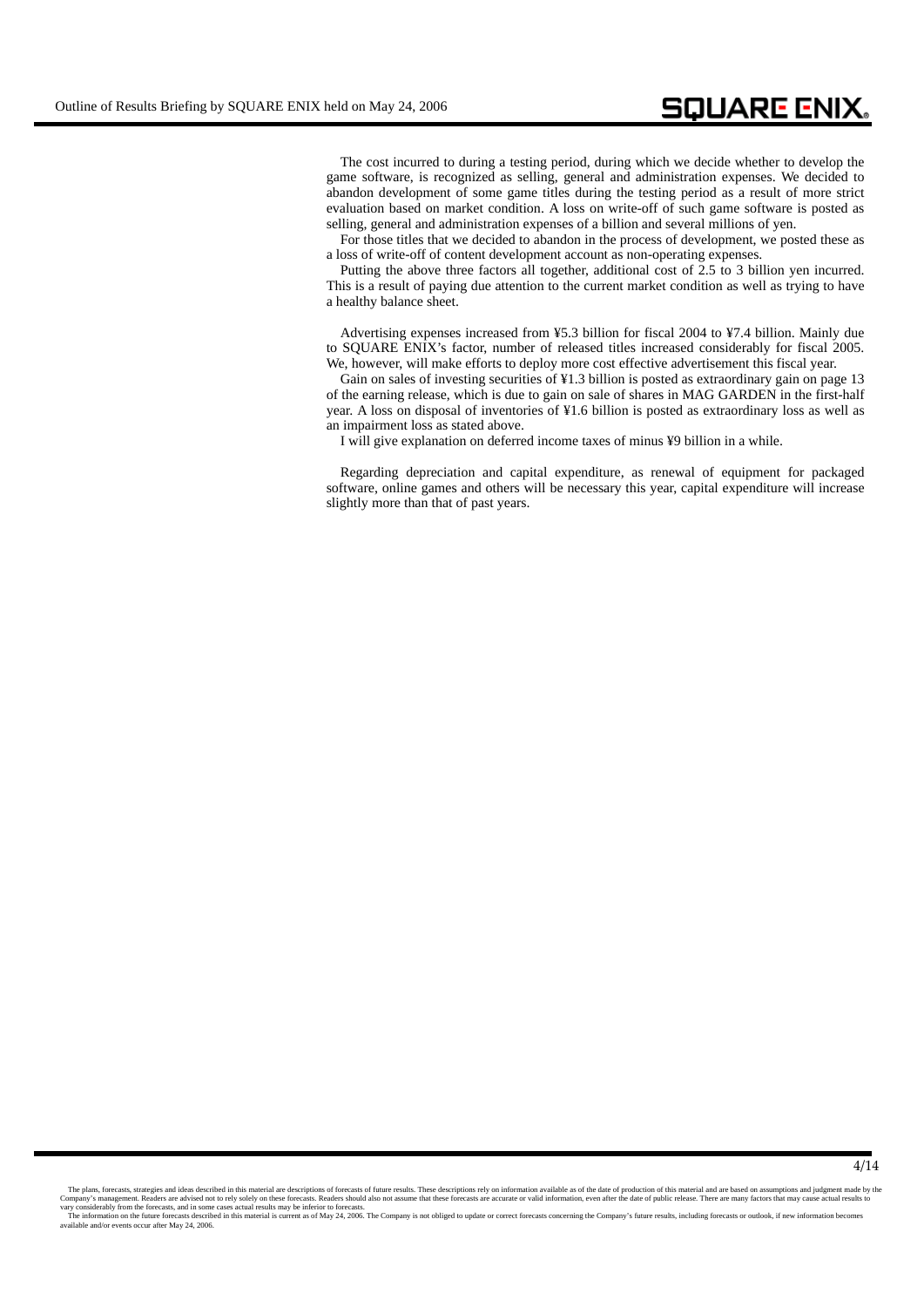

**9**

**SOUARE ENIX** 







I would like to give detail of the deferred income taxes mentioned above.

As I explained when we announced a revision to the financial forecast for fiscal 2005, tax effect accounting standards are applied to such structural reorganization, and deferred tax assets (deferred income taxes) are recognized.

In conjunction with page 9 to 14 of earning release and the material "Acquisition of TAITO and Financial Implication of Issuance of WRT Bond," which we posted on our IR website in January 2006, I would like to briefly review this issue to demonstrate that our explanation has been consistent since the issuance of the bond.

We initially planned to enter into a cash-for-share exchange arrangement, in accordance with the Law on Special Measures for Industrial Revitalization before the tender offer, because it was uncertain how many shares would be tendered. However, we eventually acquired 94.5% of TAITO's shares as the result of the tender offer, and we decided to make TAITO a wholly-owned subsidiary by merging TAITO into SQEX, Inc. ("SQEX"), a wholly-owned subsidiary of Square Enix from view points of procedural promptness.

Acquisition of TAITO as a subsidiary is essentially a leveraged buy-out ("LBO"). We issued the WRT bond as a debt financing vehicle. We decided to take such approach to put pressure on the management to be serious about the return on investment through the leverage.

TAITO's shareholders' equity was ¥67 billion before recapitalization, and then it was transferred to debt of payment for TAITO's shares and merger cash distribution due to the merger into SQEX, a wholly-owned subsidiary. As a result, TAITO's shareholders' equity decreased and the composition of balance sheet became assets and liabilities with high leverage. On the other hand, since the merger between SQEX and TAITO is considered to be a unqualified merger, merger cash distribution to be paid to SQUARE ENIX by new TAITO became a deemed dividends, and it is excluded from gross revenue.

Please turn to page 29 of earning release.

You will notice that return on deferred income taxes is posted due to permanent differences excluded from gross revenue of minus 209.88% such are dividends earned. We therefore may expect some return on corporate tax adjustment account.

Because of its high amount, we disclosed this after careful examination and consent by our independent auditor.

We have marked the record net income by applying the said tax effect accounting.

As matter of management of TAITO, we wish to keep it to be highly-levered through recapitalization. As a result, there is the tax effect accounting in accordance with the tax system.

The plans, forecasts, strategies and ideas described in this material are descriptions of forecasts of future results. These descriptions rely on information a wailable as of the date of production material and are based o vary considerably from the forecasts, and in some cases actual results may be inferior to forecasts.<br>The information on the future forecasts described in this material is current as of May 24, 2006. The Company is not obli

available and/or events occur after May 24, 2006.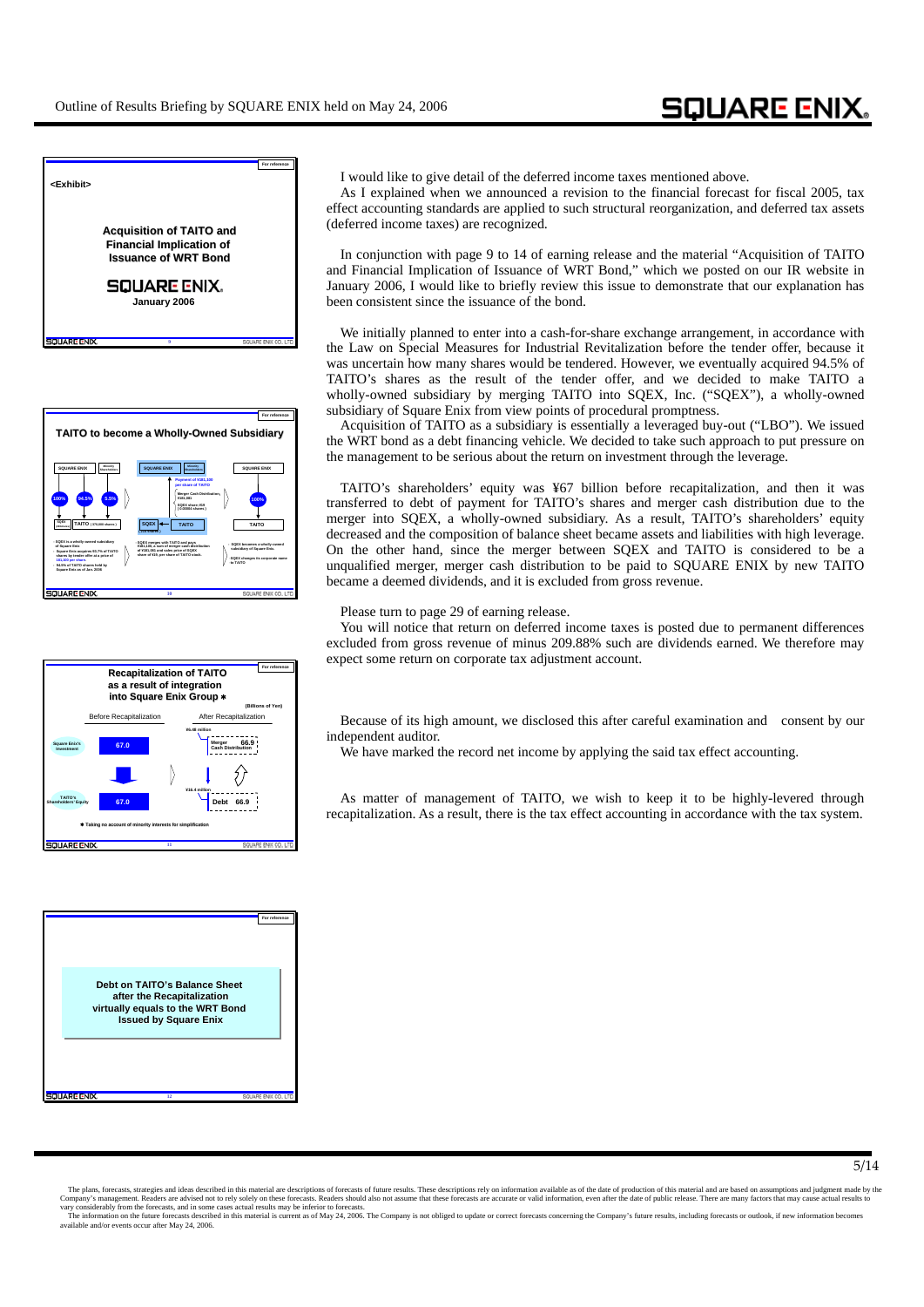



| 1. FYDDIA                 |                        |                           |                                |             |          |        |                                | Millions of Yan |
|---------------------------|------------------------|---------------------------|--------------------------------|-------------|----------|--------|--------------------------------|-----------------|
|                           | Games<br>(pffilme)     | <b>Games</b><br>Institute | <b>Mobile Phone</b><br>Contact | Publication | AM       | Others | Eliminations<br>ar unaftersted | Total           |
| Net Sales                 | 45.916                 | 16,720                    | 5.067                          | 9.742       | 41,089   | 6.967  |                                | 124.473         |
| <b>Operating Expenses</b> | 36,326                 | 9.912                     | 4.341                          | 6.879       | 42240    | 4,649  | 4.457                          | 106,003         |
| <b>Operating Income</b>   | 9.590                  | 5,907                     | 726                            | 2.868       | (1, 170) | 2.007  | 44,457                         | 15,470          |
| <b>Coerating Margin</b>   | 55.0%                  | 37 BVL                    | <b>SE 9%</b>                   | 55,4%       | 0 PG     | 56.8%  |                                | 12.4%           |
| Net Sales                 | 41.544                 | 13.063                    | 4557                           | 10,958      |          | 1649   |                                | 73,964          |
| 2. Fr2004                 | Games                  | Games                     | <b>Mobile Phone</b>            | Publication | AM       | Others | Eliminations                   | Total           |
|                           | (office)               | Inding                    | Contant                        |             |          |        | or unallocated                 |                 |
| <b>Operating Expenses</b> | 22.255                 | 6.566                     | 2.0 <sub>10</sub>              | 7.445       |          | 1,000  | 4.535                          | 47.426          |
| Operating Income          | 19.649                 | 4,906                     | 1,738                          | 3,411       |          | 792    | (4.121)                        | 26.436          |
| <b>Coerating Margin</b>   | at and                 | 36.0%                     | 30.1%                          | 31.4%       |          | 29.5%  |                                | 36.9%           |
|                           |                        |                           |                                |             |          |        |                                |                 |
| 3. Change (1-2)           |                        |                           |                                |             |          |        |                                | Millions of Yen |
|                           | Games<br><b>Infine</b> | Games<br>Inningi          | <b>Mobile Phone</b><br>Content | Publication | AM       | Others | Elminations<br>or unaliscated  | Total           |
| <b>Net Sales</b>          | 3,972                  | 1,967                     | 610                            | (1.517)     | 41,069   | 4,308  |                                | 50,609          |
| <b>Coerating Expenses</b> | 14.031                 | 946                       | 1533                           | 673         | 42240    | 3,063  | 336                            | 61,677          |
| <b>Operating Income</b>   | (10.068)               | 921                       | (1.012)                        | 649         | (1, 170) | 1.335  | 0001                           | (10,968)        |

**FX205** Next, I would like to take a look at each business segment.

While facing decline in unit price and unit sales for Games (Offline) segment, sales of major titles were in line with our projections. However, small- and middle-sized titles put pressure on profit.

For Game (Online), while we expected faster expansion of sales result, but made stable progress.

Mobile Phone Content segment still requires investment for the future. Fruits from the investments are expected to begin contribution in fiscal 2006.

Sales from Publication segment proceeded stably between ¥5 billion to ¥6 billion in former ENIX era. Currently, the business has become stable generating revenues of ¥8 billion to ¥10 billion constantly.

Sales from TAITO's all business segments are included in the results of the AM segment. The Company's statement of income consolidates TAITO's sales only for the second-half of fiscal 2005, and the result ended with operating loss. The Company currently participates directly in the management pf TAITO in order to move forward with reforms such as streamlining sales force and others, and reevaluation of assets.

The plans, forecasts, strategies and ideas described in this material are descriptions of forecasts of future results. These descriptions rely on information available as of the date of production of this material and are

available and/or events occur after May 24, 2006.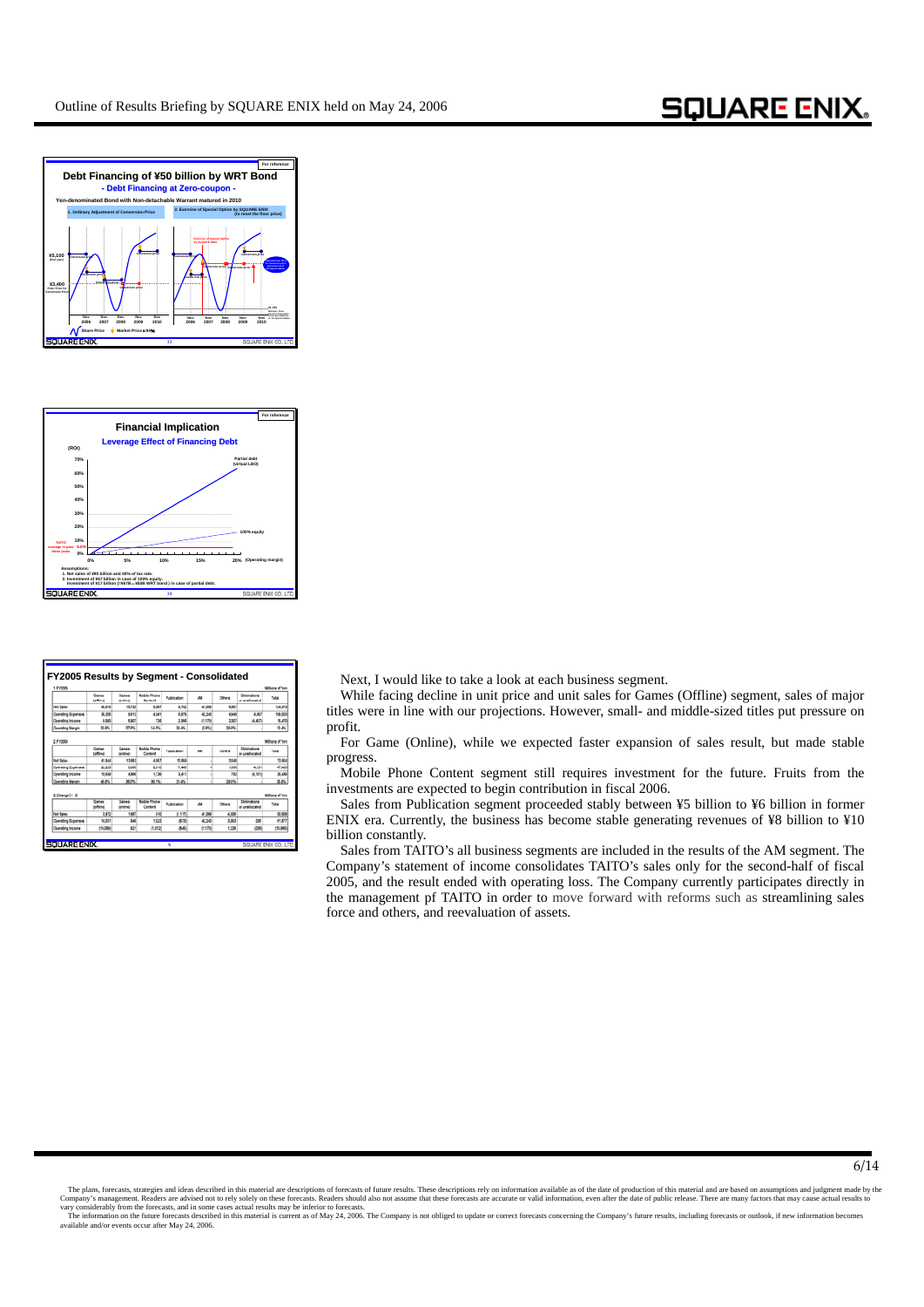| Region        | FY2004      | x     | <b>FY2005</b> | x   | Change |
|---------------|-------------|-------|---------------|-----|--------|
| Japan         | 59,092      | 80%   | 104, 433      | 84% | 45,341 |
| North America | 12.295      | 17%   | 15,635        | 13% | 3,340  |
| Europe (PAL)  | 1,298       | 2%    | 1,378         | 1%  | 80     |
| Asia, etc.    | 1,179       | $2\%$ | 3.025         | 2%  | 1,946  |
| Total         | 73,864 100% |       | 124,473 100%  |     | 50,609 |

**Next is overseas sales.** 

|               |       |               |              |            | <b>Thousand Units</b> |
|---------------|-------|---------------|--------------|------------|-----------------------|
|               | Japan | North America | Europe (PAL) | Asia, etc. | Total                 |
| <b>FY2005</b> | 7,860 | 3,510         | 820          | 40         | 12,230                |
| $\mathbf{M}$  | 64%   | 29%           | 7%           | 帐          | 100%                  |
| FY2004        | 6,300 | 3,760         | 920          | 70         | 11,050                |
| %             | 57%   | 34%           | 8%           | 1%         | 100%                  |
| Change        | 1.560 | (250)         | (100)        | (30)       | 1,180                 |

**Figure Figure Next is the unit sales.** 

As unit price and profitability differ depending on a title both in Japan and overseas, the unit sales does not simply associate with financial results.

This concludes our report on financial results for fiscal 2005.



I would now like to outline our business projection for fiscal 2006, ending March 31, 2007.

The plans, forecasts, strategies and ideas described in this material are a descriptions of forecasts of future results. These descriptions rely on information available as of the date of production of this material and ar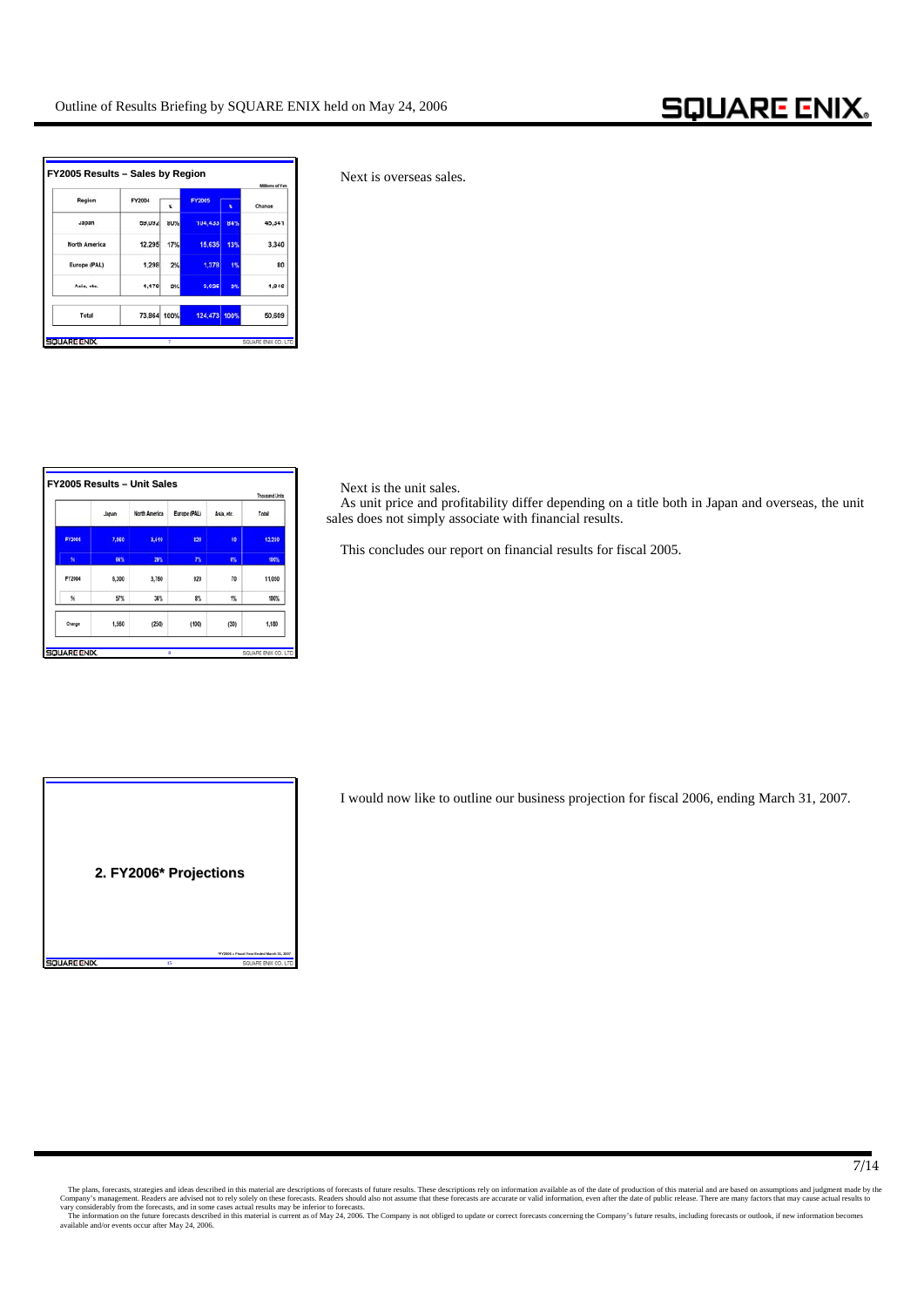| <b>FY2006</b>                                                                                          |         |      |                     |      | <b>Millions of Yen</b>   |
|--------------------------------------------------------------------------------------------------------|---------|------|---------------------|------|--------------------------|
|                                                                                                        | FY2005  |      | <b>FY2006</b>       |      | Change                   |
|                                                                                                        |         | ¥    | <b>Prrolections</b> | ×    |                          |
| Net Sales                                                                                              | 124,473 | 100% | 150,000             | 100% | 25.527                   |
| Operating Income                                                                                       | 15,470  | 12%  | 19,000              | 13%  | 3.530                    |
| Ordinary Income                                                                                        | 15.547  | 12%  | 19,000              | 13%  | 3.453                    |
| Net Income                                                                                             | 17.076  | 14%  | 11.000              | 7%   | (6.076)                  |
|                                                                                                        |         |      |                     |      | 3,581                    |
|                                                                                                        | 8.419   | L.   | 12,000              | ä,   |                          |
|                                                                                                        | 9.169   | ٠    | 12,000              | ٠    | 2.831<br>Millions of Yen |
| Depreciation and Amortization<br><b>Capital Expenditure</b><br><b>First-Half Period</b>                |         |      | FY2006              |      |                          |
|                                                                                                        | FY2005  | Ŧ    | <b>Prrojections</b> | K    | Change                   |
|                                                                                                        | 27.091  | 100% | 68,000              | 100% | 40,909                   |
|                                                                                                        | 2.484   | 9%   | 5.300               | 8%   | 2.816                    |
|                                                                                                        | 2.730   | 10%  | 5.200               | 8%   | 2.470                    |
|                                                                                                        | 2.202   | 8%   | 3.000               | 4%   | 798                      |
| Net Sales<br>Operating Income<br>Ordinary Income<br>Net Income<br><b>Depreciation and Amortization</b> | 850     | ۰    | 5.400               | ٠    | 4,550                    |

We are projecting consolidated net sales of ¥150 billion and operating income of ¥19 billion. Operating income of ¥19 billion is on a par with that of the first year of SQUARE ENIX after its establishment, and operating margin slightly exceeds that of fiscal 2005.

These projections are based on the assumption that market condition will not make improvement during the transitional period before all new generation game consoles come out to the market, and our new business initiatives for future growth are not reflected in the projections.

|                                                                                                                                   |                           |                  |                         |                    | - Consolidated  |                    |                                 |                                                 |
|-----------------------------------------------------------------------------------------------------------------------------------|---------------------------|------------------|-------------------------|--------------------|-----------------|--------------------|---------------------------------|-------------------------------------------------|
| 1. FY2006                                                                                                                         |                           |                  |                         |                    |                 |                    |                                 | Millions of Yer                                 |
|                                                                                                                                   | Games<br><b>Inflicted</b> | Games<br>Inningi | Mobile Phone<br>Contact | Publication        | AM.             | Others             | Eliminations<br>or construction | Tetal                                           |
| <b>Net Sales</b>                                                                                                                  | 43,000                    | 14,000           | 8,200                   | 8.800              | 73,000          | 3.000              |                                 | 150,000                                         |
| <b>Coerating Expenses</b>                                                                                                         | 33,000                    | 8,000            | 6,400                   | 6,500              | 70,800          | 2.000              | 4.300                           | 131,000                                         |
| <b>Operating Income</b>                                                                                                           | 10.000                    | 6,000            | 1,800                   | 2,300              | 2,200           | 1.000              | 44,500                          | 19,000                                          |
| <b>Courating Margin</b>                                                                                                           | 23.3%                     | 42.9%            | 22.0%                   | 36.1%              | 3.0%            | 33.3%              |                                 | 12.7%                                           |
|                                                                                                                                   | Games                     | Games            | Mobile Phone            |                    | AM.             |                    | Eliminations                    | Total                                           |
|                                                                                                                                   |                           |                  |                         |                    |                 |                    |                                 |                                                 |
|                                                                                                                                   | (office)                  | (online)         | Content                 | Publication        |                 | Others             | or unallocated                  |                                                 |
|                                                                                                                                   | 45,916                    | 16,730           | 6.067                   | 9.242              | 41.069          | 6.967              |                                 |                                                 |
|                                                                                                                                   | 36,326                    | 9,912            | 4.341                   | 6.876              | 42.340          | 4,549              | 4.467                           |                                                 |
|                                                                                                                                   | 9.500                     | 5,907            | 726                     | 2,866              | (1, 1, 3, 5)    | 2.007              | 04.487                          | Millions of Yer<br>134,473<br>109,003<br>15,470 |
|                                                                                                                                   | 20.9%                     | 37.9%            | 14.2%                   | 29.4%              | <b>GUIRRA</b>   | 29.9%              |                                 | 12.4%                                           |
| 2. EV2006 require<br><b>Not Sales</b><br><b>Coerating Expenses</b><br>Operating Income<br>Operating Margin<br>$3.$ Change $(1-2)$ | Games                     | Games            | Mobile Phone            |                    |                 |                    | Eliminations                    |                                                 |
|                                                                                                                                   | (pffine)                  | (profess)        | Contant                 | <b>Publication</b> | AM              | Others             | or unallocated                  | Milions of Yar<br>Total                         |
| hier Kales                                                                                                                        | (2.916)                   | (1.720)          | 3.533                   | (942)              | 31, 531         | (3.967)            |                                 | 26,627                                          |
| <b>Coerating Expenses</b><br><b>Operating Income</b>                                                                              | (3.326)<br>410            | (1.812)<br>43    | 2.068<br>1.074          | ans<br>666         | 29,560<br>3,370 | (2,948)<br>(1.007) | 057<br>167                      | 21,897<br>3.530                                 |

Next are projections of each business segment upon consolidated basis.

We will make steady efforts to reinforce Games (Offline) segment this year.

Regarding our sales efforts, we will expand "SQUARE ENIX CORNER," which we are currently operating mainly in Tokyo area, to all around Japan taking advantage of TAITO's countrywide sales forces. "SQUARE ENIX CORNER" is operated as a kind of a store inside a store, and the system is expected to be effective especially when a market is in adverse condition.

Our efforts toward sales of value-priced titles have started to take off. We release our original value-priced title series named "ULTIMATE HITS" with the same package design across all game consoles, and such approach has resulted in the sales of those titles over a billion Yen.

Regarding projection of unit sales for fiscal 2006, we schedule "KINGDOM HEARTS II" for release in Europe and "FINAL FANTASY XII" for North America and Europe, and in Japan, we plan to release titles mainly for handheld consoles and those of small- and middle-size.

In addition, Games (Online) and Mobile Phone Content segment will continue their current pace, and we expect a slight increase in sales for Publication segment.

For AM segment (TAITO), we plan net sales of ¥73 billion and operating income of ¥2.2 billion. A point is how to improve the profitability. The change for this segment will likely affect the results of the Company the most significantly among all segments.

We expect Others segment will be at a normal level in fiscal 2006 while it made strong growth in fiscal 2005 owing to "FINAL FANTASY VII ADVENT CHILDREN," a CG animated film, recording top sales in Japan.

Consequently, we are currently aiming at net sales of ¥150 billion and operating income of ¥19 billion.

This shows projections for the interim period by business segment.

| 1. F12006 First Half Period                                                                         |                                         |                   |                           |                    |                 |                |                                | Millions of Yen                |
|-----------------------------------------------------------------------------------------------------|-----------------------------------------|-------------------|---------------------------|--------------------|-----------------|----------------|--------------------------------|--------------------------------|
|                                                                                                     | Games<br><b>Move</b>                    | Games<br>(orders) | Mobile Pitcone<br>Content | Publication        | AM <sub>2</sub> | Others         | Eliminations<br>or unadocated  | Total                          |
| <b>Not Sales</b>                                                                                    | 14,500                                  | 7.700             | 3,600                     | 4,900              | 35,500          | 1,900          |                                | 44,500                         |
| <b>Operating Expenses</b>                                                                           | 12,600                                  | 5,000             | 3.100                     | 3,600              | 36,100          | 1,500          | 3,990                          | 43,700                         |
| <b>Operating Income</b>                                                                             | 1,900                                   | 2,700             | 500                       | 1,400              | ano.            | 600            | (2, 200)                       | 5,300                          |
| <b>Operating Margin</b>                                                                             | 13.1%                                   | 36, 1%            | 13.9%                     | 20, 6%             | 1.1%            | 33.9%          | $\overline{\phantom{a}}$       | 7.8%                           |
| 2. FY2005 First-Half Period results                                                                 | Games<br><b><i><u>CONTINUES</u></i></b> | Games<br>Inmitrat | Mobile Phone<br>Content   | <b>Publication</b> | AM <sub>1</sub> | Others         | Eliminations<br>or unaliscated | Millions of Yen<br>Tatel       |
|                                                                                                     | 0.607                                   | 6,939             | 2.219                     | 4.471              | ×               | 4.963          |                                | 27.091                         |
|                                                                                                     | 9,449                                   | 4.997             | 1.903                     | 3,490              | ×               | 3,630          | 1,942                          | 34,606                         |
|                                                                                                     | distin                                  | 2.631             | 316                       | sion               | ٠               | 1,330          | maga                           |                                |
| <b>Not Salan</b><br><b>Coerating Expenses</b><br><b>Coersting Income</b><br><b>Operating Margin</b> | 6.8%                                    | <b>30 PAL</b>     | 14.2%                     | 22.2%              | ×.              | 27.9%          | $\overline{a}$                 | 2.494<br>\$2%                  |
| 3. Change (1-2)                                                                                     | Cames                                   | Games             | Mobile Phone              | Publication        | AM              | <b>Cithers</b> | Eliminations                   | <b>Millors of Tax</b><br>Total |
| <b>Net Sales</b>                                                                                    | <b>Mine</b><br>5, 893                   | domitimed<br>TT2  | Content<br>1,381          | 428                | 35,500          | (3.063)        | or unaffocated                 |                                |
| <b>Operating Expenses</b>                                                                           | 3.161                                   | 723               | 1.197                     | 20                 | 36,100          | (2.332)        | 250                            | 40,909<br>38,094               |

vary considerably from the forecasts, and in some cases actual results may be inferior to forecasts.<br>The information on the future forecasts described in this material is current as of May 24, 2006. The Company is not obli available and/or events occur after May 24, 2006.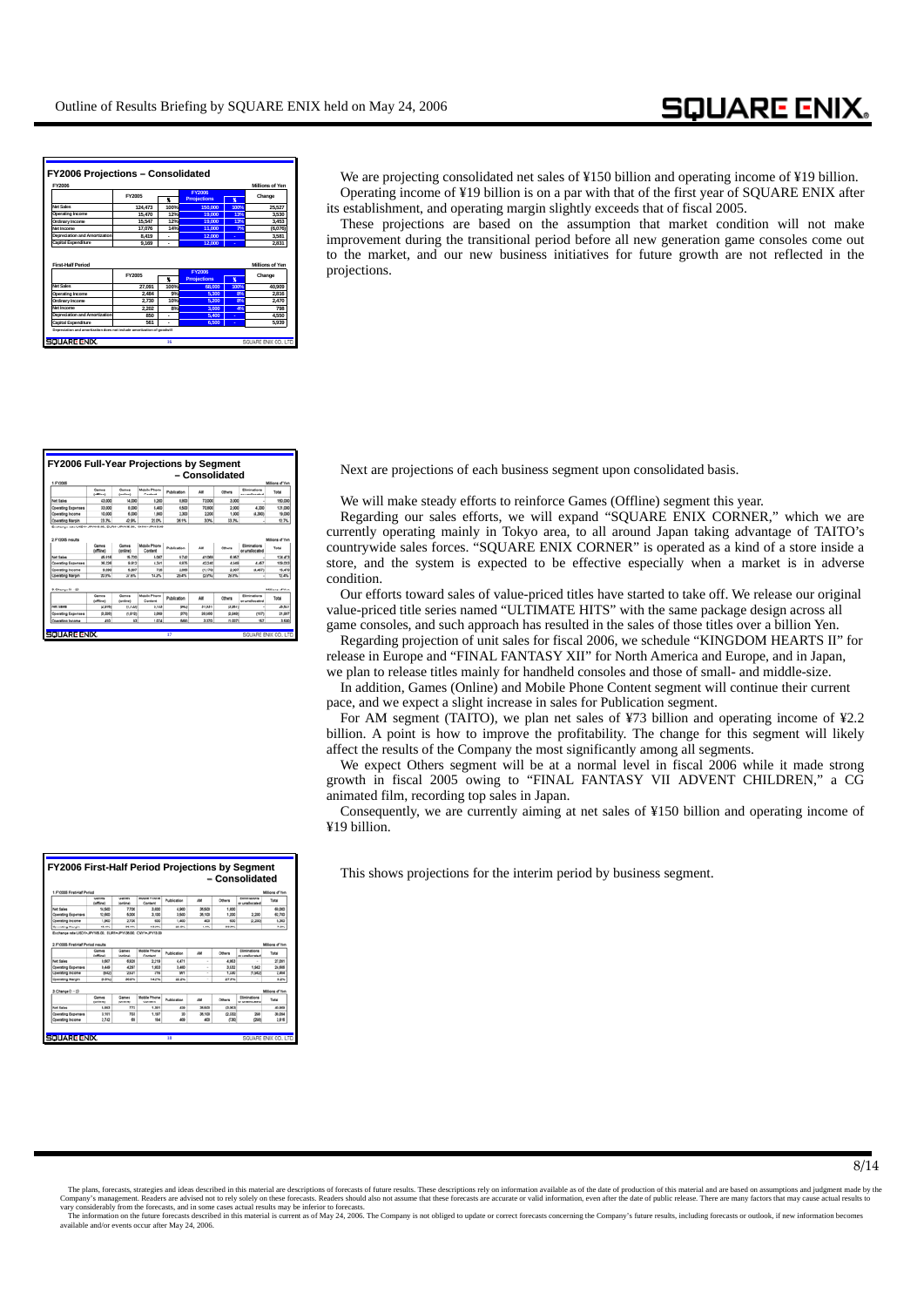|                                     |         |                      |              |            | <b>Thousand Units</b> |
|-------------------------------------|---------|----------------------|--------------|------------|-----------------------|
|                                     | Japan   | <b>North America</b> | Europe (PAL) | Asia, etc. | Total                 |
| <b>FY2006</b><br><b>Projections</b> | 5.000   | 5.400                | 2.600        |            | 13,000                |
| x                                   | 38%     | 42%                  | 20%          | 0%         | 100%                  |
| FY2005                              | 7,860   | 3,510                | 820          | 40         | 12.230                |
| ¥                                   | 64%     | 29%                  | 7%           | 0%         | 100%                  |
| Change                              | (2,860) | 1.890                | 1,780        | (40)       | 770                   |

### Next is the projection of unit sales of game software.

You will see that sales will shift from the domestic market to North America and European markets.

Please pay attention to the composition rather than the unit count.

Our operations in North America and Europe started to get off at last, and "DRAGON QUEST VIII" recorded strong sales in the United States in the preceding fiscal year, and was sold almost over 600 thousand units in Europe after its release in April 2006. The number of 600 thousand for the first shipment is significant in that we are allowed to release value-priced version of a title under the name of Platinum once sales of the title exceeds 600 thousand units. Our overseas operations have started to get on the right track.



**20**

### **Basic Strategy to be .....**

**SOLIARE ENIX** 

**Community Management Company Community Management Company** serving customers with content of the world's highest quality

**21**

Now I would like to outline our business strategy.

We must transform our business and reform our revenue/profit structure during the course of achieving target operating income of ¥50 billion from current ¥19 billion. However, we fell into an interval due to slow new business development and faster downturn of business environment.

We are still unsure whether we get out of the interval during this fiscal year, but I would like to present you how we are going to cope with the difficult situation.

Andy Grove, a co-founder of Intel, whom I respect, stated, "Let chaos reign, then rein in chaos." He called a midpoint of chaos "Valley of Death" or the most severe period, and we still are in this stage.

The stock market generally recognizes the future potential of a company and rewards with high PER even before it delivers profits in the "let chaos reign" stage. Looking at the market, it seems like there is no clear answer or winner yet.

"Letting chaos reign" is to have more strategic options. "Reining in chaos" is to concentrate resources into a promising opportunity when it becomes clear. I think it is most important to develop good strategic options in effective way at this point of time.

Our motto is to be "the community management company serving customers with content of the world's highest quality."

We develop content, certainly our main focus is game, to serve customer. When we say "community management," it does not only indicate community management for online games. We call "a group of users with the same preferences" a "community," and we serve such groups of users.

A word, "community management," is sometimes used in the narrow sense as a game master in MMORPGs (Massively Multiplayer Online Role Playing Games), however, we use the word to mean organized services to be provided for a group of customers sharing the same preferences or a "community."

The plans, forecasts, strategies and ideas described in this material are descriptions of forecasts of future results. These descriptions rely on information a wailable as of the date of production material and are based o vary considerably from the forecasts, and in some cases actual results may be inferior to forecasts.<br>The information on the future forecasts described in this material is current as of May 24, 2006. The Company is not obli

available and/or events occur after May 24, 2006.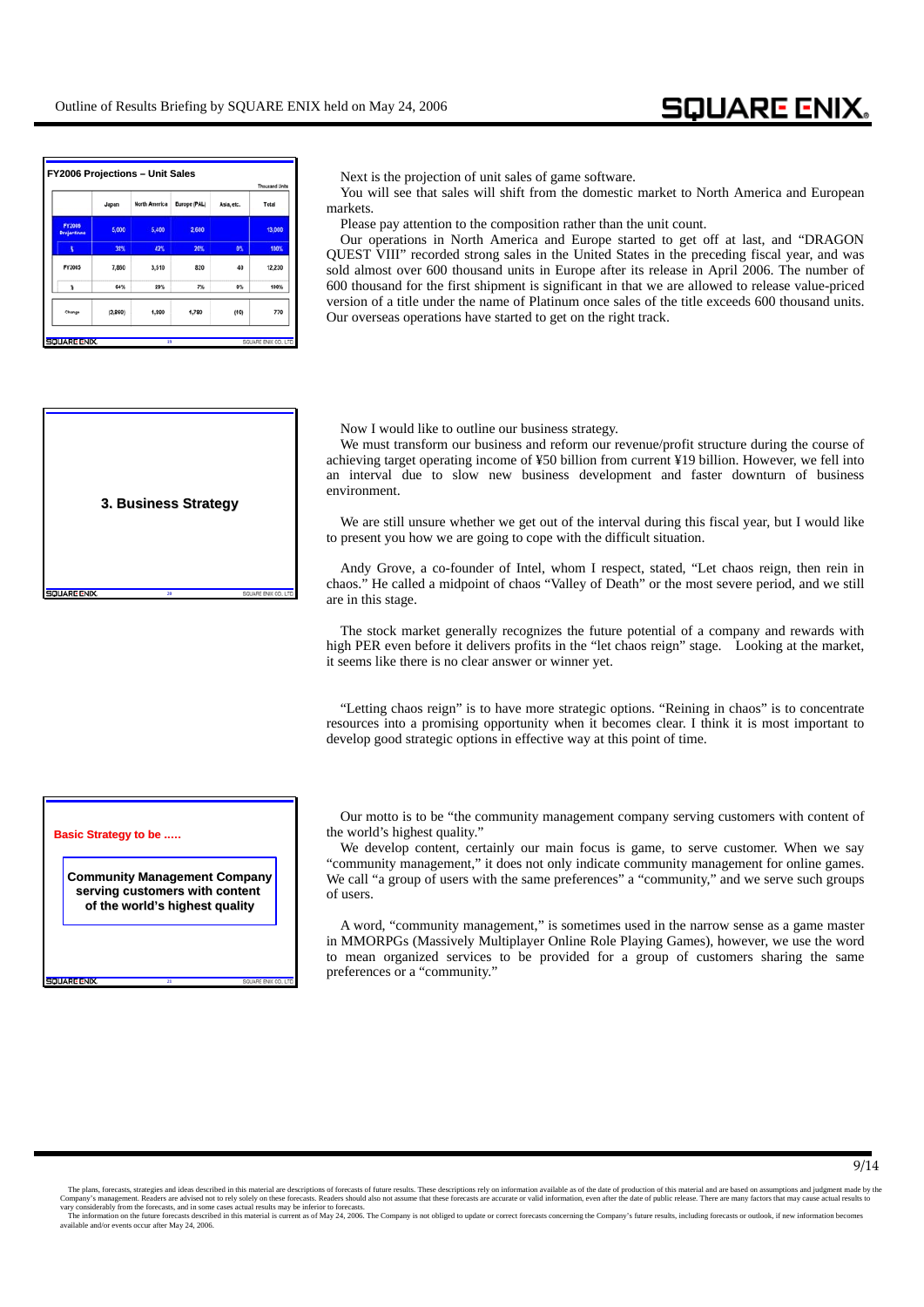

The concept of the game we develop serves as the core of such community. Our strategy is centered on how to expand revenues from such concept.

Our basic strategy is to identify target user communities with specific preferences and to increase the revenue from the communities by increasing the "touch points" to them.

Since we identify a community by specific preferences, each user in a community has various life-styles. For that reason, we must be prepared to capture a community extensively by offering content to match any life-styles. This is what we call "expanding the outlets," and it does not necessarily mean expanding shares as we expand outlets.

A value-chain, including recognition of a market for an industry and business customs, is usually categorized by terminal and media, and our business segments must be disclosed by the same categories. Therefore, the vertical axis on this slide is categorized by terminals and media, i.e. game console, PC, mobile phone, publication and game arcade.

User preferences for the concept and designs define each community, and an individual belongs to several communities. To capture such user and community relations, we categorize our business in different axis, the horizontal (X) axis, for our actual operations. We identify a user community by their inclination to or preference for the concept or designs of our content, but not by demographic information such as age or gender.

Former SQUARE and former ENIX had been developing original content with concepts having strong appeal, and we are seeking further development of such strength.

We have three approaches to accomplish the strategy.

- 1. Enhancing business with the existing user communities;
- 2. Capturing new user communities; and
- 3. Establishing common technology and skill platform. This is to enables us to serve any lifestyles. Because it is very costly to port content to different device and media, it is important to establish common technology platform. .

I would like to give detail of each approach.



The plans, forecasts, strategies and ideas described in this material are descriptions of forecasts of future results. These descriptions rely on information a wailable as of the date of production material and are based o vary considerably from the forecasts, and in some cases actual results may be inferior to forecasts.<br>The information on the future forecasts described in this material is current as of May 24, 2006. The Company is not obli

available and/or events occur after May 24, 2006.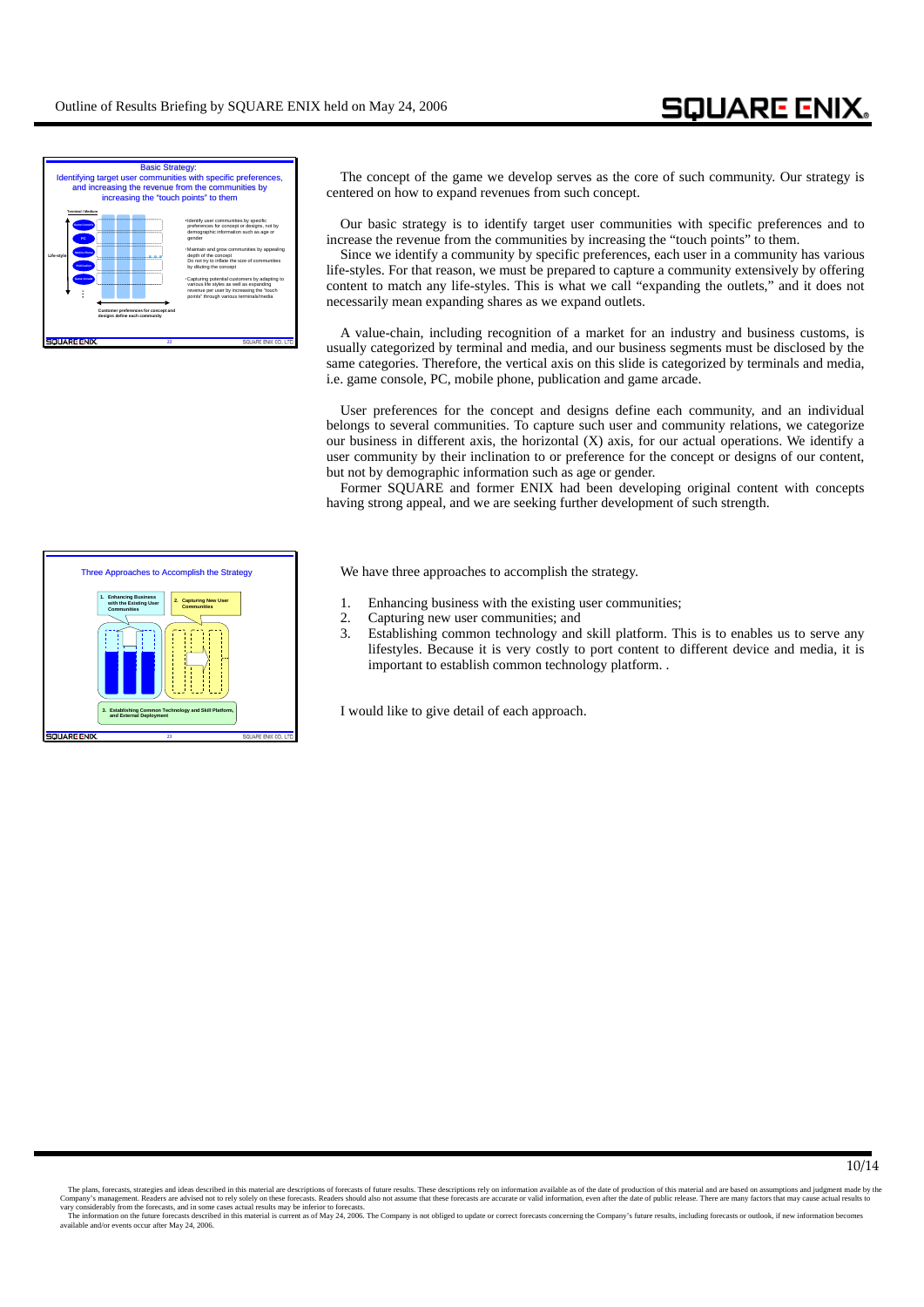

1. Enhancing business with the existing user communities

The point of this approach is that development of content for various media and terminals by deploying Polymorphic Content increasing touch points with users. We are expecting two outcomes from this approach.

First outcome is an increase in ARPU (average revenue per user).

Pursuing increase in ARPU by providing our customers with more content/services fitting with diversified aspects of lifestyle of existing customers through multi-media/terminals deployment.

For example, even a big fan of "DRAGON QUEST" would not purchase the same "DRAGON QUEST" software twice. However, we can increase ARPU for the customer by offering mobile phone version of "DRAGON QUEST" at a sbscription fee of ¥500 per month and related publications.

A business model of increasing ARPU works better in the network environment. We pursue to increase sales per customer not by raising price of a product, but by providing a customer more content.

Second outcome is capturing potential demands.

If a customer who used to play "FINAL FANTASY VII" when he/she was a student, has no time to buy a new game console and play games after he/she started working, he/she would never buy a sequel to the game. However, a CG animated film, "ADVENT CHILDREN," let such users experience the world of FINAL FANTASY VII just in two hours, even if he/she does not have PlayStation2.

Given the fact that each user has unique lifestyle within a community, nobody purchases content if it that does not match his/her lifestyle. One, who in fact belongs to a community, does not become our customer if we do not have our product that matches his/her life-style. In other words, they join a fan club if we offer them, but there is nothing to buy in the club. This approach is how to capture such potential demands in the communities.

We developed experimental project of "Compilation of FINAL FANTASY VII" with content deployment in various devices and media.

We released a game for mobile phone "BEFORE CRISIS FINAL FANTASY VII," a story of six years before "FINAL FANTASY VII" reaching over 100 thousand subscribers. We lately also announced development of a PSP game "CRISIS CORE."

"DIRGE OF CERBERUS," a PlayStation2 game depicting the world three years after "FINAL FANTASY VII," shipped over 500 thousand units. Taking place two years after "FINAL FANTASY VII," "FINAL FANTASY VII ADVENT CHILDREN" recorded top sales in Japan and the United States, and its sales is at the top level in all DVD sales for films that has never been showcased in theaters. Release of "ADVENT CHILDREN" not only stimulated the sales of strategy guide books of "FINAL FANTASY VII," but also had a spillover effect on its derivative products such as publications, character goods and sound track CDs

"FINAL FANTASY VII" itself was a killer-title of PlayStation generating revenues of over ¥30-40 billion, and the derivative products of the title again led to additional revenues of over ¥10 billion in the past two to three years.

Having "FINAL FANTASY VII" as a successful experimental model, we have been formulating a plan of "FINAL FANTASY FABULA NOVA CRYSTALIS" for the last few years. Each title of the project shares the same concept of a myth that has been created for this project, will be developed by inspiration of each creator to gather threads of a "story of new crystal." We made announcement at E3 to release two titles for PlayStation3 and one for mobile phone in this project, and we will continue to develop more content as a part of the project. We will be able to deliver the derivative products of such titles and such products will have multiplier effect on each other, and this is what we should coordinate these movements effectively.

It has been eight to nine years since "FINAL FATNASY VII" was released. It is a ten year business when we establish the strong community.

Such concept works only for strong titles such as "FINAL FANTASY," "DRAGON QUEST" and "KNGDOM HEARTS".



The plans, forecasts, strategies and ideas described in this material are descriptions of forecasts of future results. These descriptions rely on information a wailable as of the date of production material and are based o vary considerably from the forecasts, and in some cases actual results may be inferior to forecasts.<br>The information on the future forecasts described in this material is current as of May 24, 2006. The Company is not obli available and/or events occur after May 24, 2006.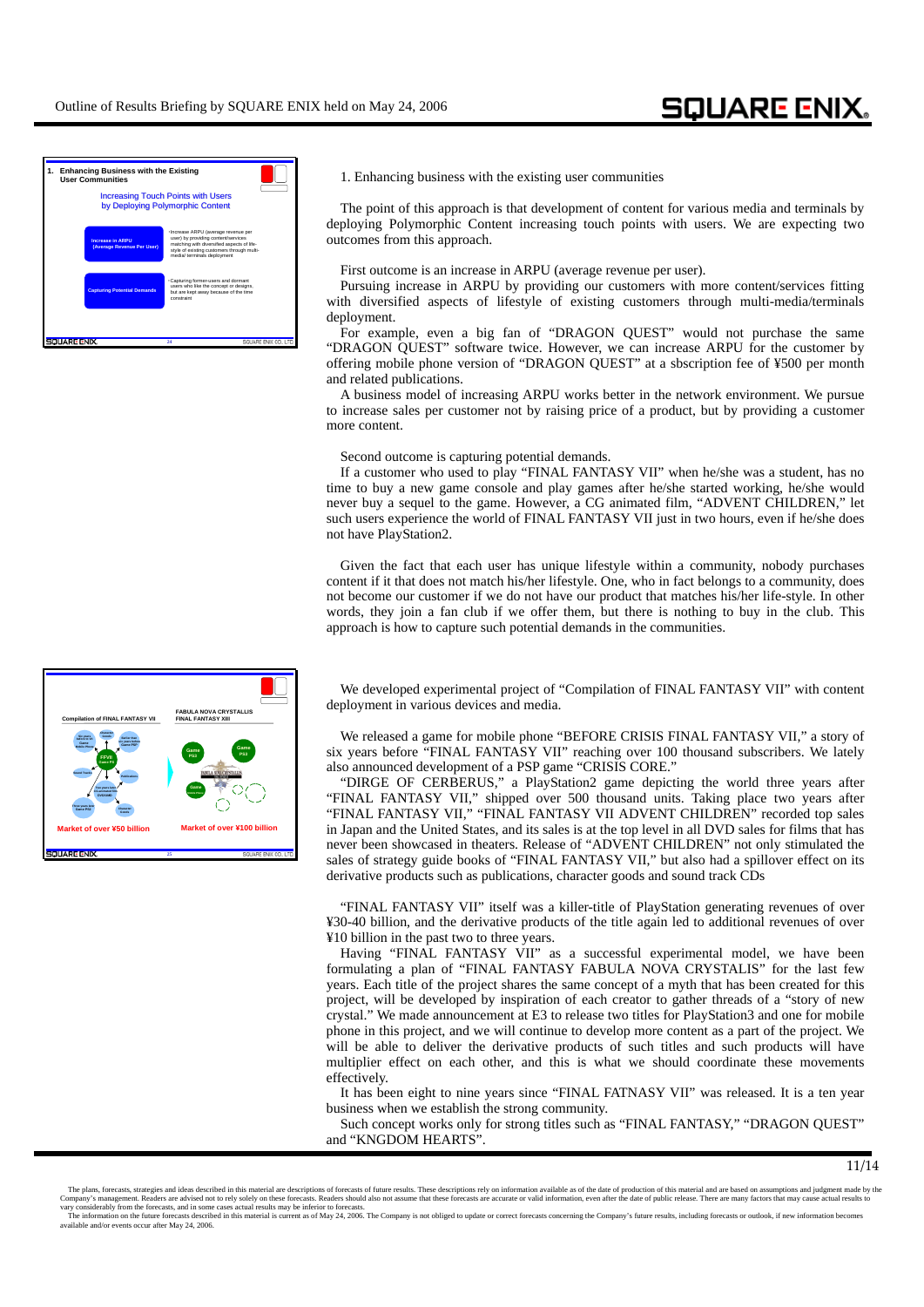We apply such concept only to content with strong appeal to avoid unnecessary risks, and will make every effort to generate profit out of the community through extensive deployment of such strong content.

This concludes the explanation of enhancing business with existing user communities.

#### 2. Capturing new user communities

We will expand our user base by capturing new communities, not by inflating the population of existing communities.

For example, we never add any mature elements to content for children just to attract adult users.

Even a strong community may corrupt, if its core users turn their back. We will rather solidify the community to generate profit from the community for the long time period without diluting it.

We need to create new communities or approach to existing outside communities in order to expand the size of market and business.

We will create new community through new content development. We continue to put emphasis on original game development, strengthening the development of concept and plot of the game. For publications, we will continue to strengthen new original content development following the success of "FULLMETAL ALCHEMIST" title.

We will also approach the existing outside communities. We will partner with the companies with the strong communities to increase the business from the community by providing value-added to their communities..

For example, the alliances with GAKKEN and Xavel through establishment of joint-venture companies are made based on an idea that we provide them with our community management skills to enhance the business in their communities, and then share the revenues.

What this means is that we do not expect to sell our content in such communities, and that we should never use FINAL FANTASY characters for the communities, since such characters tend to change the nature of the communities.

This is the exact opposite approach of placing shares above everything in a fragmented environment.

### **and External Deployment** 3. Establishing common technology and skill platform

Because we must develop content on many devices and medium in order to match various lifestyles, it is important to have technologies and skills that cut across device and media. We plan to develop such cross platform technologies such as middleware internally, and also plan to offer them to the third parties.

We have been developing content and platform using UIENGINE, a middleware developed by UIEVOLUTION, which we acquired three years ago. We already have a proven track record with OnDemand TV and KDDI on EZ Game Street. In addition, the successes of those projects have led to the partnership with Panasonic.

We will also need to promote the usage of game development tools and middleware.

We have some thoughts on what we can offer in terms of customer management and cross platform offering from a view point how to make the community comfortable for members to keep staying.

Our strategy is to expand our businesses through making continuous profit from communities, for which we provide our content focusing on games and publications.

| . Not seeking to expand user base by inflating<br>the population of existing communities, but to<br>create new user community through creation<br><b>Creating the Core of New</b><br>of content with brand-new concept and taste<br><b>Community</b><br>of design<br>- To strengthen original game content and<br>publications<br>· Support and expand existing outside community<br>with specific preferences operated by a third<br>party by providing our community management<br>skills and design expertise<br><b>Approaching</b><br>·Cross-reference of customers, if any, is not the<br><b>Outside Communities</b><br>priority<br>- Cooperation with Gakken and Xavel | <b>Expansion of User Base</b><br>by Capturing New User Communities |
|------------------------------------------------------------------------------------------------------------------------------------------------------------------------------------------------------------------------------------------------------------------------------------------------------------------------------------------------------------------------------------------------------------------------------------------------------------------------------------------------------------------------------------------------------------------------------------------------------------------------------------------------------------------------------|--------------------------------------------------------------------|
|                                                                                                                                                                                                                                                                                                                                                                                                                                                                                                                                                                                                                                                                              |                                                                    |
|                                                                                                                                                                                                                                                                                                                                                                                                                                                                                                                                                                                                                                                                              |                                                                    |

| and External Deployment                                                                | 3. Establishing Common Technology and Skill Platform                                                                                                                                                                                                                                                                                                                         |
|----------------------------------------------------------------------------------------|------------------------------------------------------------------------------------------------------------------------------------------------------------------------------------------------------------------------------------------------------------------------------------------------------------------------------------------------------------------------------|
| <b>Development and Sales of</b><br><b>Middleware for Cross-</b><br>platform Deployment | · Development of content and platform using UIEngine<br>Examples: OnDemand TV. Ez Game Street.<br>. Co-development of seamless content solution with<br>Panasonic                                                                                                                                                                                                            |
| <b>Promotion of Use of Game</b><br><b>Development Tools and</b><br><b>Middleware</b>   | · Promotion of use of game development tools and<br>middleware to make development process for next-<br>generation game console more efficient, and to provide<br>better environment in which a broader range of creators<br>can ioin game development<br>· Promoting in-house engine development, as well as<br>encouraging use of outside-developed tools, if<br>necessary |
| <b>Providing Customer</b><br><b>Management Platform</b>                                | · Establish customer management platform, such as a<br>point system to identify customer needs of each user<br>community<br>· Develop new billing platform that can accommodate<br>new functions such as item charge, charge by time of<br>usage and in-game advertisement to approach new<br><b>USAr communities</b>                                                        |
|                                                                                        | SQUARE ENX CO.<br>27                                                                                                                                                                                                                                                                                                                                                         |

The plans, forecasts, strategies and ideas described in this material are descriptions of forecasts of future results. These descriptions rely on information a wailable as of the date of production material and are based o vary considerably from the forecasts, and in some cases actual results may be inferior to forecasts.<br>The information on the future forecasts described in this material is current as of May 24, 2006. The Company is not obli

 <sup>12/14</sup>

available and/or events occur after May 24, 2006.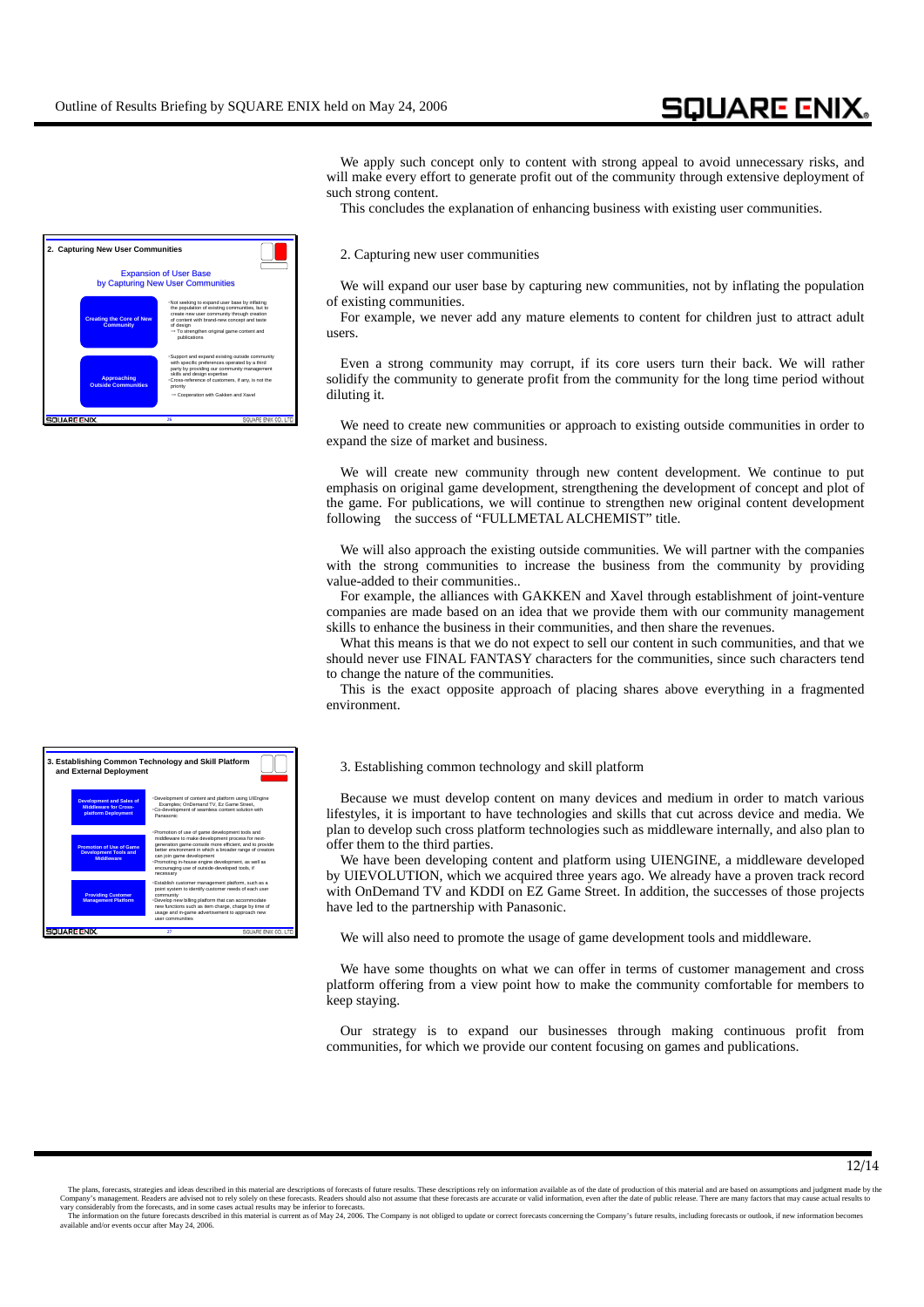

In the end, I would like to outline the recent history of the announcements we made regarding partnerships.

We have made and been negotiating numbers of partnerships in the recent years. They are all in line with the strategy I have explained to you. Red characters represent acquisition as a wholly-owned subsidiary, and blue ones indicate establishment of joint-venture.

SQUARE ENIX was established in April 2003 through the merger.

The purpose of the merger was to start preparation for the fundamental change in industrial structure, which is led by the transition of game industry in 2005 and 2006, as I stated at the time of announcement of merger three and half year ago.

We started the cooperation with Intel to explore the potential of the common technology platform recognizing CPUs as a core of cross-platform functionality.

We acquired UIEVOLUTION in order to accelerate technical collaboration between two companies.

We provided a backbone for au EZ Game Street for KDDI.

We are playing background role to design user-interface for OnDemand TV.

The more we get into the network, the more communication between real and virtual becomes important, and having location outlets has become increasingly imperative for our business. We acquired and made TAITO a wholly-owned subsidiary to obtain such operation know-how.

Physical feelings and communication are two major themes of game no matter whether for home use or for business use. Given these themes, having real locations enhances our development capabilities.

A location as a relay station connecting real and virtual worlds has a significant role. Locations are not necessarily limited to the existing game arcades. We think that such market potential of real locations are unlimited, as demonstrated by emerge of the trading card game in shopping malls.

We established SG Lab Inc., a joint-venture with GAKKEN. The alliance was made to facilitate deployment of serious games with the key concept of developing games as a new media.

In terms of developing communities, we may be able to identify a core of such communities in "KAGAKU" and "GAKUSHU," my old-time favorite publications of GAKKEN.

UIEVOLUTION provided ESPN with the solution for their MVNO (Mobile Virtual Network Operator) service.

As part of co-development project with Panasonic for seamless content solution, we are providing Panasonic with technical cooperation in development of the UniPhier chip, and developing middleware engine.

Bill Gates himself talked at recent E3 about the concept of "Live Anywhere," next stage of Xbox and Vista. This concept is the same as that of deployment of cross-platform as we have always been mentioning about.

We believe that TV itself plays extremely important role in the process of complete deployment of cross-platform content, not just what to attach to TV,.

Alliance with Xavel is an example of approaching existing outside communities. I suppose it would be enjoyable for users if they could change clothes of an avatar, exchange comments about the outfits with peer users, and get advice from professionals over mobile phone.

We will provide our skills by increasing image resolutions, and enabling avatars wear clothes one over another.

We seek to make business by realizing community's demands by utilizing our technologies, and enhancing the community experience, and not by using FINAL FANTASY characters or by selling our merchandise in the community. This is an example of approaching existing outside communities.

The plans, forecasts, strategies and ideas described in this material are descriptions of forecasts of future results. These descriptions rely on information a wailable as of the date of production material and are based o vary considerably from the forecasts, and in some cases actual results may be inferior to forecasts.<br>The information on the future forecasts described in this material is current as of May 24, 2006. The Company is not obli

available and/or events occur after May 24, 2006.